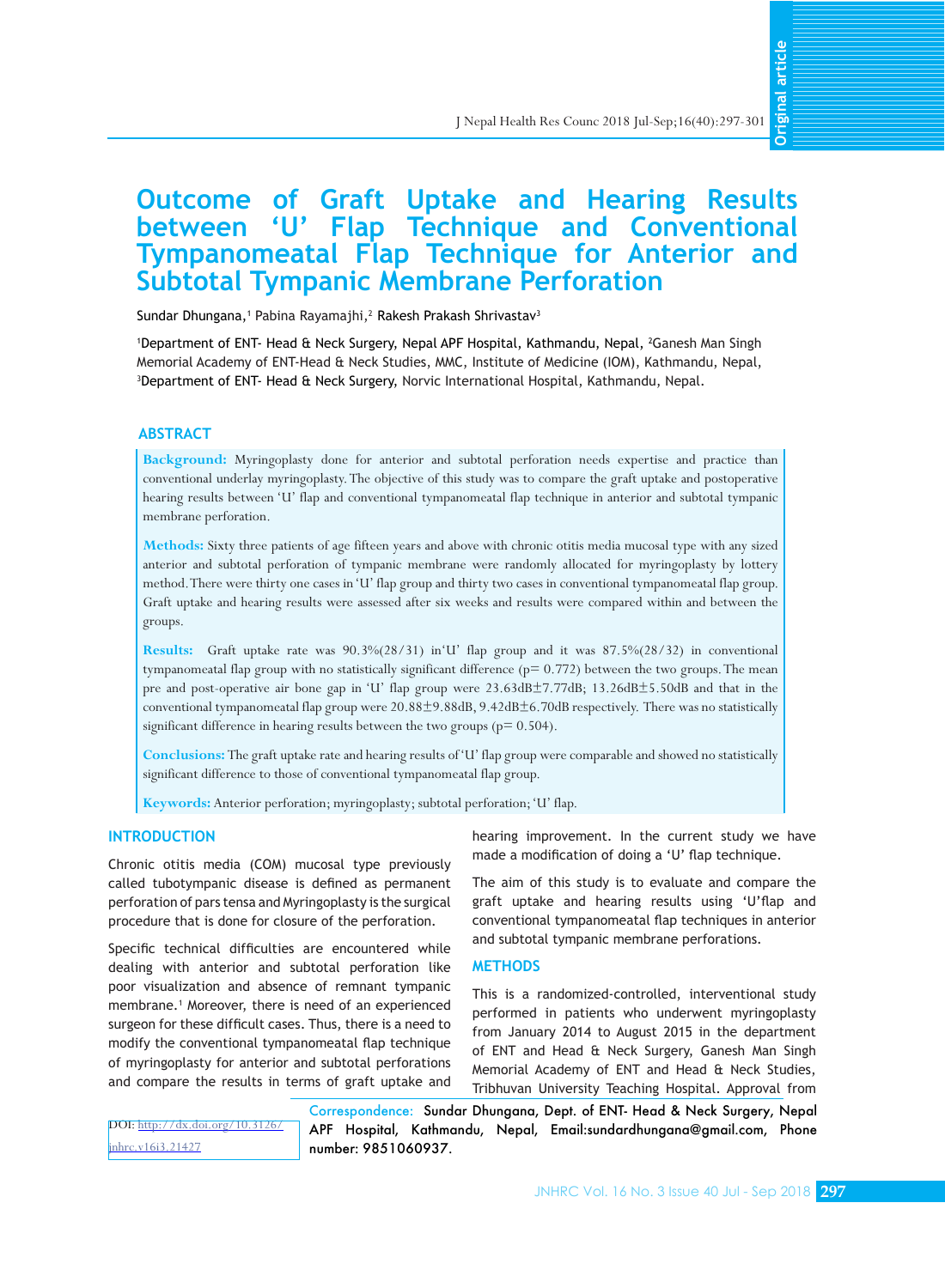Outcome of Graft Uptake and Hearing Results between 'U' Flap Technique and Conventional Tympanomeatal Flap Technique

the Institutional Review Board was taken for conducting the study.

The sample size was calculated using sample size calculator.The Inclusion criteria for this study were all gender, age fifteen years and above, anterior or subtotal perforation, revision surgery for anterior and subtotal perforation; needing myringoplasty. Posterior perforation only and wet ear were excluded. Suspected ossicular chain pathology diagnosed peroperatively were excluded for the hearing results comparison in the study. Total of seventy patients with chronic otitis media (COM) - mucosal type meeting the inclusion criteria were divided into two groups with thirty five patients in each group by lottery method. However, seven patients were lost to follow up and finally only sixty three patients were analysed for final analysis. Out of them, thirty one patients were in Group A ('U' flap) and thirty two patients were in Group B (Conventional Tympanomeatal flap).

The patients planned for myringoplasty fulfilling the above inclusion criteria were examined by the consultants in the outpatient department. They were checked for pure tone audiogram done within one month period by the senior audiologists. Informed consent was taken from the patient or the guardian.

Randomization into two groups was done prior to surgery by lottery method. All surgeries were performed under local anesthesia and were performed by multiple surgeons. The myringoplasty was done by two different methods as described below.

Various approaches like permeatal, postauricular or endaural approach was used to access the tympanic membrane and middle ear according to surgeons' choice. Temporalis fascia graft was harvested in all the patients. The margin of the perforation was refreshened by excising small rim around the margin of the remnant tympanic membrane. The under surface of remnant tympanic membrane was made raw using endomeatal circular knife. Then the flap was elevated using two different techniques.

In group A('U' Flap) the tympanomeatal flap was elevated after making the incision in the bony external auditory canal 5mm lateral to annulus and it was carried from 11 o'clock position to 2 o'clock position in case of right ear as in Fig. 1

In group B (conventional group) the standard flap was elevated from 12 o'clock to 6 o'clock position in case of right ear as in Fig.2

Inboth the groups, middle ear and ossicular status was evaluated after the tympanomeatal flap was elevated







## Figure 2. Incision in the external auditory canal for Conventional TM flap.

out of the tympanic sulcus. Gelatin sponge (Gel foam) was placed in the middle ear and graft placed medial to handle of malleus and remnant of tympanic membrane by underlay technique. Flap was repositioned and pieces of wet gelatin sponge were placed over the graft in the external auditory canal. Bismuth Iodoform Paraffin Paste (BIPP) impregnated gauze pack placed kept in the canal. The graft site was sutured and mastoid dressing was applied.

Oral Ciprofloxacillin (500mg tablet twice a day) was given for seven days and wound dressing was done after 48hours and then on alternate days. In sixth postoperative day, suture and pack were removed. Topical antibiotic and steroid ear drops (Chloramphenical + Dexamethasone) 2-3 drops three times a day in each ear were given for two weeks.

The patients were followed at or after 6 weeks. Graft uptake result was noted and pure tone audiometry (PTA) was performed. Total graft uptake was regarded as successful graft uptake. Residual perforation of any size was reported as failure. For hearing assessment average of four frequency air bone gap and air conduction threshold was used to compare the results between two groups preoperatively as well as postoperatively.

Statistical analysis was performed using SPSS 20.0. Average age distribution was evaluated with independent *t* test. Gender of the patient, perforation size distribution, postoperative graft uptake between the two groups wereanalysed by Chi square test.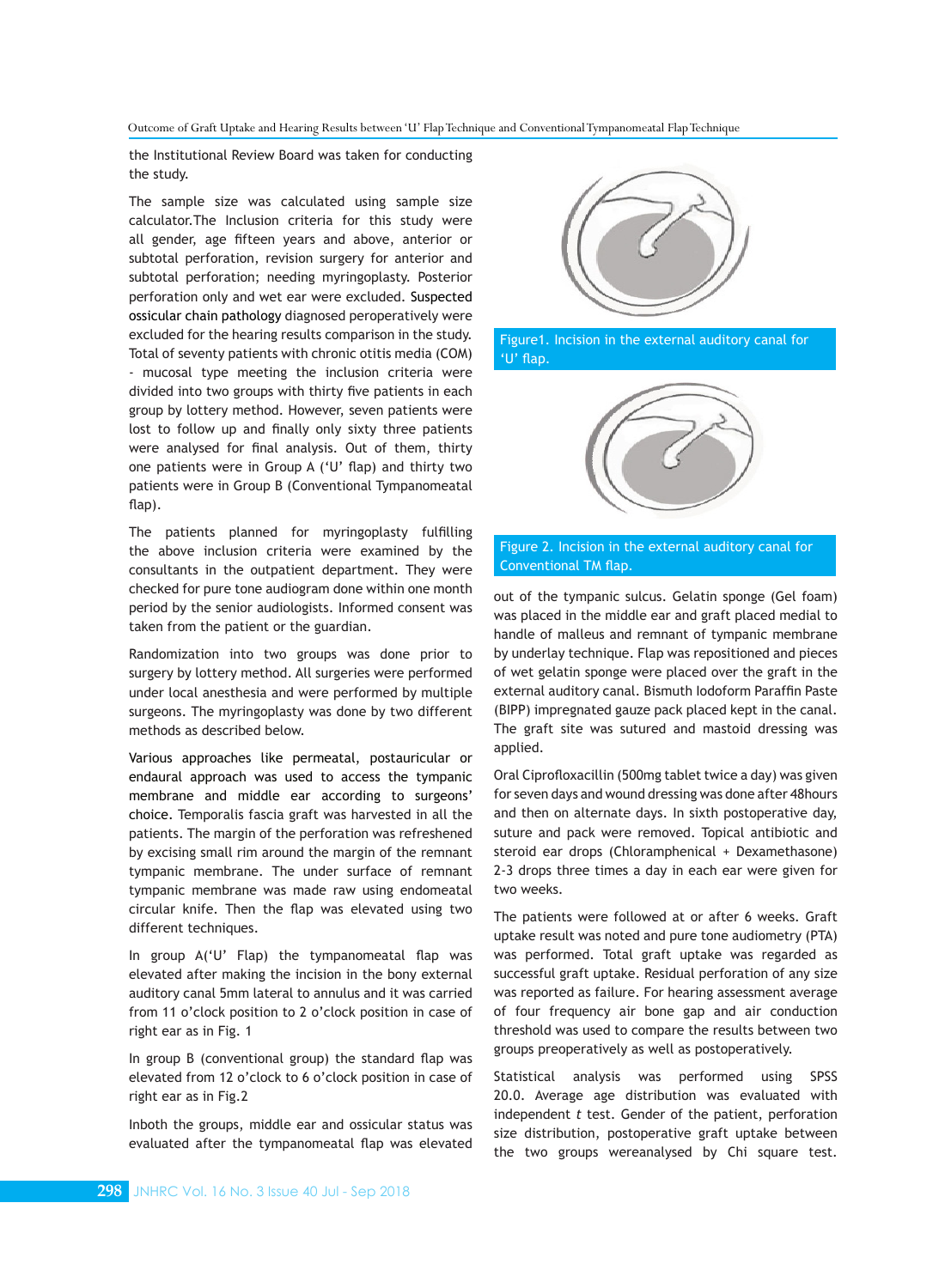Preoperative and postoperative air conduction threshold and air bone gap was compared using paired *t* test.

### **RESULTS**

Total of sixty three patients were randomized into two groups, myringoplasty by 'U' flap technique (Group A) and myringoplasty by conventional flap technique (Group B) using lottery method, with thirty one patients in Group A and thirty two patients in Group B.

The age of the patients enrolled ranged between 15 to 56 years with mean age of 27.81years (SD 10.96 years). The most common age group was 15-30 years in both the groups.The p value shows statistically significant difference while comparing the age groups between the groups.

There was male predominance in the conventional group and female predominance in the 'U' flap group though the difference was not statistically significant. The maximum number of patients had medium sized perforation. The above findings are tabulated as in Table 1.

| Table 1. Demographic and operative data of patients |            |                |       |  |  |
|-----------------------------------------------------|------------|----------------|-------|--|--|
| undergoing Myringoplasty.                           |            |                |       |  |  |
|                                                     | 'U' flap   | Conventional   | p-    |  |  |
|                                                     | $(n=31)$   | flap $(n=32)$  | value |  |  |
| Age of                                              | 24.42      | 31.09          | 0.014 |  |  |
| patients(yr)                                        |            |                |       |  |  |
| Gender distribution                                 |            |                |       |  |  |
| Male                                                | 14 (45.2%) | 19 (59.4%)     |       |  |  |
| Female                                              | 17 (54.8%) | 13 (40.6%)     | 0.259 |  |  |
| Perforation Size <sup>6</sup>                       |            |                |       |  |  |
| Small(20%-40%)                                      | 10 (32.3%) | 1(3.1%)        |       |  |  |
| Medium (41%-60)                                     | 18 (58.1%) | 18(56.3%)      |       |  |  |
| Large (61%-80%)                                     | 1(3.2%)    | 12 (37.5%)     | 0.001 |  |  |
| Subtotal (>80%)                                     | 2(6.4%)    | 1(3.1%)        |       |  |  |
| Surgical approach                                   |            |                |       |  |  |
| Permeatal                                           | 19 (61.3%) | 22(68.8%)      |       |  |  |
| <b>Others</b>                                       | 12 (38.7%) | 10 (31.2%)     | 0.603 |  |  |
| Ossicular status                                    |            |                |       |  |  |
| Intact and mobile-                                  | 19 (67.9%) | 19 (67.9%)     |       |  |  |
| Fixed/Restricted                                    | 4 (14.3%)  | 2(7.1%)        |       |  |  |
| Dislocated/Ne-<br>crosed                            | 2(7.1%)    | $\overline{0}$ | 0.274 |  |  |
| Not assessed                                        | 3(10.7%)   | 7(25%)         |       |  |  |
|                                                     |            |                |       |  |  |

Inclusion criteria : anterior(<50%) and subtotal perforations(>80%)

Postoperatively, the graft uptake in the 'U' flap group was 90.3% and 87.5% in the Conventional group and the difference was not statistically significant as shown in Table 2.

|         |                     | Table 2. Comparison of postoperative graft uptake |       |
|---------|---------------------|---------------------------------------------------|-------|
|         | between two groups. |                                                   |       |
|         | 'U' flap            | Conventional flap p-value                         |       |
|         | $(n=31)$            | $(n=32)$                                          |       |
| Uptake  | 28(90.3%)           | 28(87.5%)                                         |       |
| Failure | 3(9.7%)             | 4(12.5%)                                          | 0.772 |

Regarding the postoperative hearing assessment, the preoperative and postoperative AC threshold and BC threshold were compared. Both the air bone gap (AB gap) and air conduction threshold (AC threshold) showed significant improvement after surgery while comparing with in the 'U' flap group and conventional flap group. However, preoperative and postoperative hearing improvement when compared between the two groups was not statistically significant. Summary of preoperative and postoperative mean hearing between two groups are given in Table 3.

| Table 3. Preoperative and postoperative mean hearing<br>between two groups. |                       |                      |         |  |  |  |
|-----------------------------------------------------------------------------|-----------------------|----------------------|---------|--|--|--|
|                                                                             | 'U' flap              | Conventional<br>flap | p-value |  |  |  |
| Pre Op AC<br>Threshold                                                      | 37.78 dB<br>±7.71dB   | 36.79dB<br>±10.54dB  | 0.078   |  |  |  |
| Post Op AC<br>Threshold                                                     | 25.34dB<br>$+6.99$ dB | 23.42dB<br>±8.99dB   | 0.150   |  |  |  |
| Pre Op AB Gap                                                               | 23.63dB<br>±7.77dB    | 20.88dB<br>±9.88dB   | 0.448   |  |  |  |
| Post Op AB Gap                                                              | 13.26 dB<br>± 5.50dB  | 9.42dB<br>±6.76dB    | 0.504   |  |  |  |

# **DISCUSSION**

This study was a randomized controlled study done in patients undergoing myringoplasty which is one of the commonest surgeries done in Otolaryngology.

The present study showed the commonest age group was in 15-30 years of age which are highly active group and seek early health care. The male and female have similar distribution and show no predominance in our study. Various other studies done by Hung et al,<sup>2</sup> Faramarzi et  $al<sup>3</sup>$  and Alzoubi et al<sup>4</sup> for anterior perforation showed female preponderance. However, other study done Seidman<sup>5</sup> showed male preponderance. In our study, we have classified the perforation size as small, medium, large and subtotal. This is as per Das et al as mentioned in his study where >80% perforation was taken as subtotal perforation.<sup>6</sup>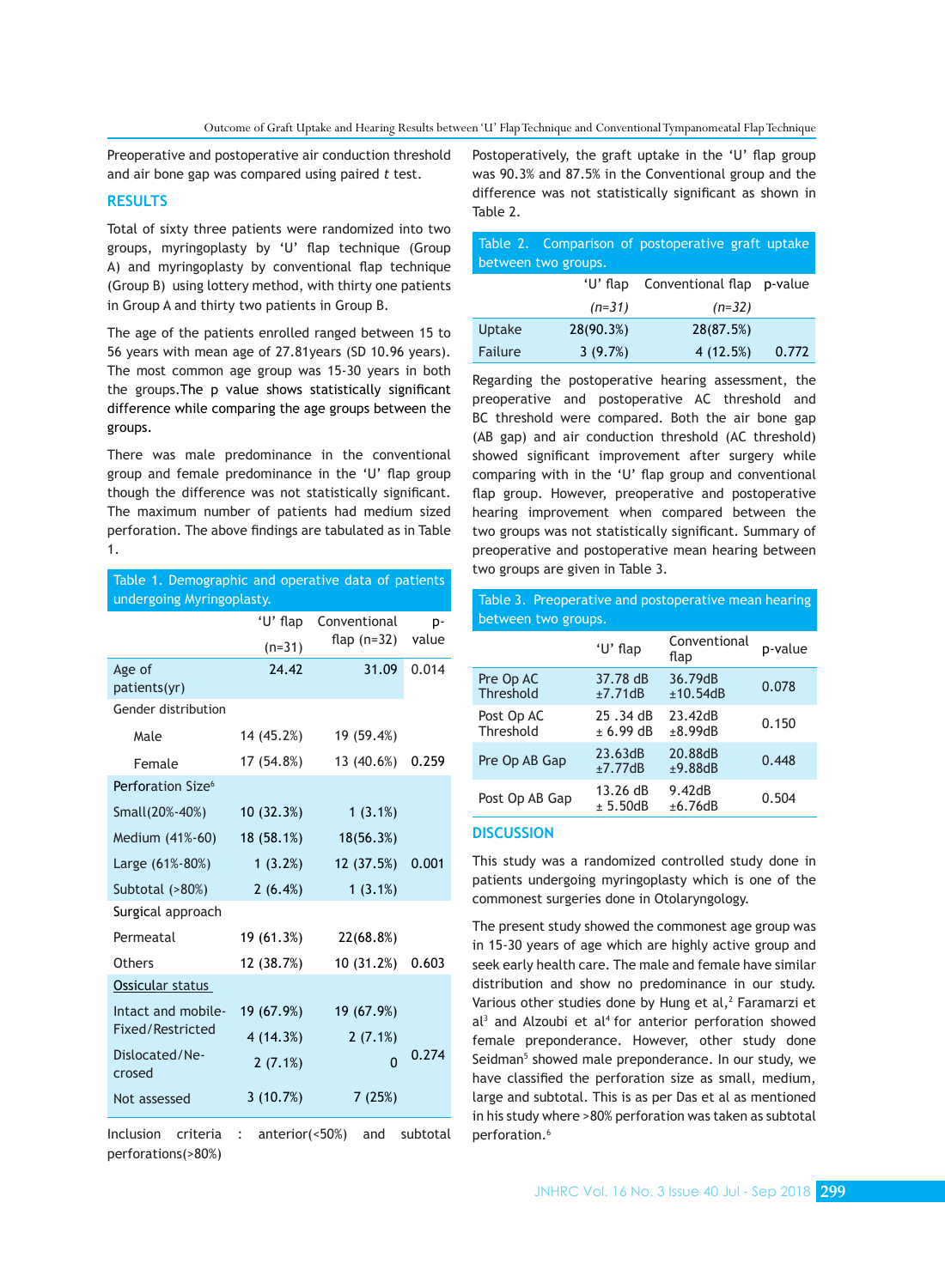Graft uptake rate of myringoplasty in our study using the conventional flap was 87.5% which is comparable with most of the studies done by various authors. Study done in this institute by Rayamajhi et al, in 104 patients showed graft uptake rate of 90%.<sup>7</sup> In a study done in 50 patients by Parida et al 2014 had graft uptake rate of 80 %, which showed poor graft uptake than ours.<sup>8</sup> Mokhtarinejad et al, 2012 had 100% (25 out of 25) success rate in conventional tympanomeatal flap surgery done for anterior perforation which showed better success rate than our study though the sample size was low.<sup>9</sup> Peng et al, 2014 in their study showed better result with 96% graft uptake (24 out of 25).<sup>10</sup> They had used tragal cartilage as a graft material in most of the patients and was done by postaural approach. But control group was lacking in their study.

Graft uptake rate of myringoplasty in our study using 'U' flap was 90.3%. Mokhtarinejad et al<sup>9</sup>, 2012 has described a surgical technique similar to ours for anterior perforation in which the flap was elevated but the graft was placed medial to the TM remnant and lateral to the malleus. They had two groups with success rate of 97%(37 out of 38) in study group where as success rate 100%(25 out of 25) in control group. They had longer follow up too. The success rate of graft uptake was better than our study with the sample size of 25. Lee et al, $11$  in 2010 used the surgical techniques in which meatal incision was made from 2 o'clock to 10 o'clock position in case of the right ear,which is similar to our study but graft was placed by overlay technique. They had the success rate of 98.8 %(424 out of 429) with average follow up period of 15.2 months.The success rate of their study was better than our study and sample size was also quite large but they lacked a control group. Hung et al, $^2$  in 2004 found success rate of 93.3% (98 out of 105) while performing myringoplasty by anterior superior anchoring technique for anterior perforations. Seidman<sup>5</sup> in 2008 had success rate of 88% (40 out of 45) for anterior perforation using anterior transcanal approach. Hay et al<sup>12</sup> had success rate of 91% (105 out of 116) when performing anterior interlay myringoplasty with average follow up period of 12.2 months. Their studies had slightly better result and higher sample size.

In our study, there is no significant difference in graft uptake between the 'U' flap and Conventional flap groups  $(p = 0.72)$ . Several authors have described various techniques for the closer of anterior tympanic perforation but there are few studies which have compared their techniques with the conventional flap techniques. A study done by Mokhtarinejad et al, 2012 had comparable group which showed that there was no statistically significant difference in graft uptake

rate between conventional flap and circumferential subannular technique groups.<sup>9</sup>

Regarding the assessment of the hearing improvement, it was done in cases with the successful graft uptake cases only. Thus, the hearing assessment was done in 28 cases in both the groups. For homogeneity, only those with normal ossicular chain were taken for the hearing evaluation in our study. In 'U' flap group, ossicular chains were not assessed in three cases, two cases had fixed, two cases had restricted ossicular chain mobility one case each had dislocated chain and one had necrosed ossicles and thus were excluded leaving only 19 patients for final analysis. In the conventional flap group, there were two cases with fixed ossicular chain and seven cases of not assessed ossicular chain were excluded leaving 19 cases in conventional group for final analysis.

The difference between the pre and postoperative hearing improvement in both group was statistically highly significant with *p*<0.001.This improvement in hearing is comparable with most of the studies.Study done by Shrestha et al $13$  in 2006 found that hearing gain more than 15dB in 70% following myringoplasty by Conventional techniques. Similarly, Rayamajhi et al<sup>7</sup> found that 71.2 % had subjective postoperative hearing improvement after conventional myringoplasty.Another study done by Mokhtarinejad et al found preoperative and postoperative ABG of 23.4dB and 9.3 dB respectively and showed better results than ours.9 Similar kind of surgery performed by Peng and Lalwani found preoperative and postoperativeABG of 23.5dB and 15.7 dB respectively and is similar to our result.<sup>10</sup> Lee et al 2010 found also found significant improvement in hearing after surgery with preoperative and postoperative ABG of 23.5dB and 8.4 dB respectively.<sup>11</sup> Similarly, Mokhtarinejad et al<sup>9</sup> found preoperative and postoperative ABG of 25.6dB and 8.11 dB respectively. Both studies showed better results than ours.

When compared between our two groups, the difference was not significant statistically (*p* > 0.05). Mokhtarinejad et al<sup>12</sup> have comparable group which showed that there was no statistically significant difference in postoperative hearing between their two groups. Other studies to compare two variant groups are not available.

The follow up period in our study ranged from minimum of 6 weeks to maximum of 16 weeks Mokhtarinejad et al had average follow period of 1.6 years in conventional flap group and 2.4 years in circumferential subannular group for anterior perforation.9 Similarly, Peng and Lalwani et al,<sup>13</sup> had follow up period of  $3.4 \pm 1.7$  years. Short term follow period is one of the limitations of this study.Our study is the first study of its kind in Nepal but